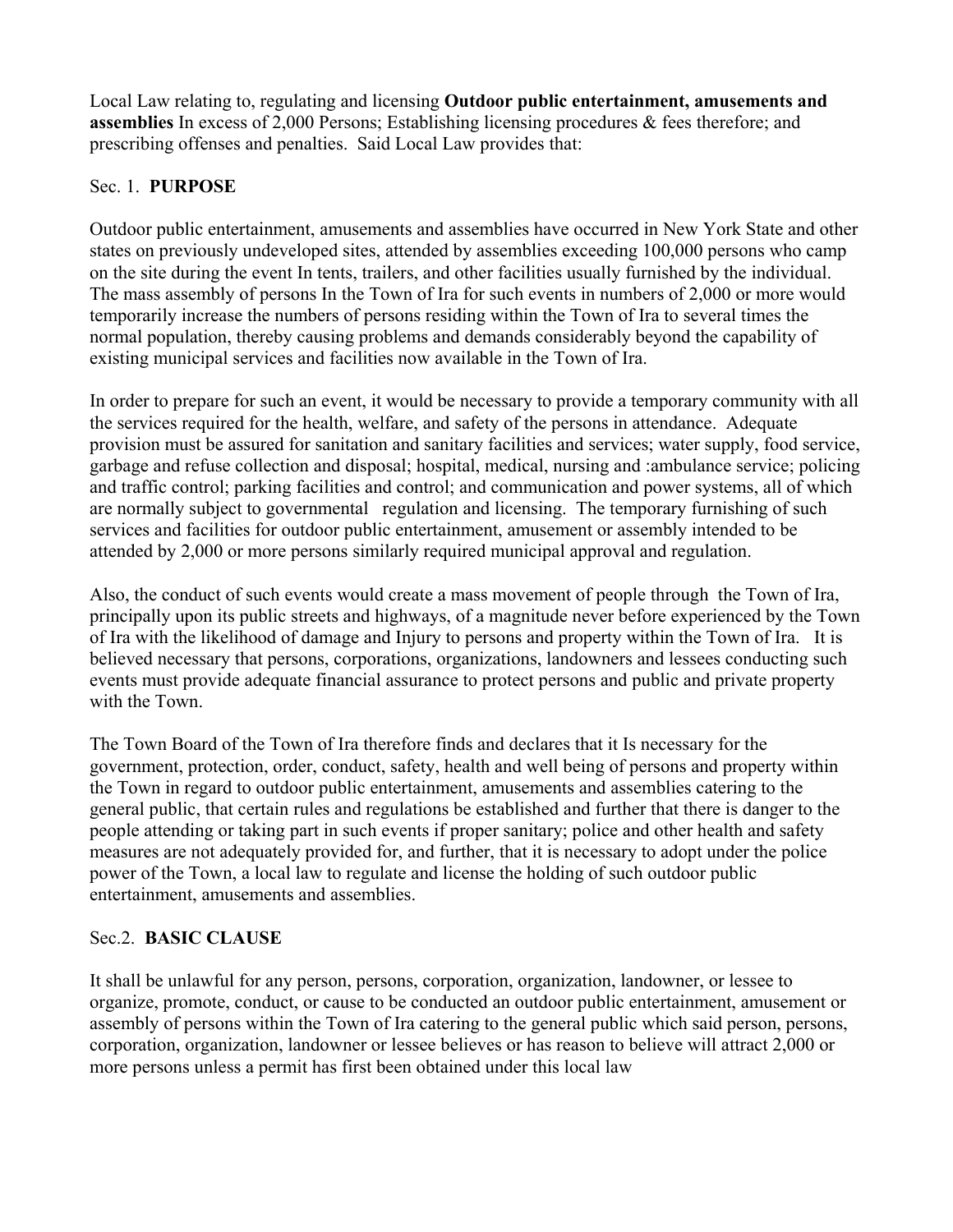pg. 2,assembly

for the operation of said outdoor public entertainment, amusement or assembly. The fee for such permit to meet the cost of administering the same shall be  $\qquad \qquad$  dollars which shall be submitted with the application. The Town Board reserves the right to approve and/or limit the time and date(s) of each event held.

## Sec.3. **FILING OF APPLICATION**

Written application for a permit for such outdoor public entertainment, amusement or assembly shall be made to the Town Board of the Town of Ira and said application must be submitted in three (3) copies to the Clerk of the Town of Ira, ninety (90) days or more prior to the first day upon which such outdoor public entertainment, amusement or assembly is to be held. Determination granting or denying permits are herein provided for, shall be made within sixty (60) days after application therefore. No permits shall be granted unless the applicant complies with all requirements of this local law. Denial of the permit by the Town Board shall be in writing.

## Sec.4. **CONTENTS OF APPLICATION**

Application for such permit shall be by verified petition addressed to the Town Board of the Town of Ira and shall be filed in compliance with the provisions of Sec. 3 of this local law. Such application shall include the following material:

- (a) A statement of the name, age and residence address of the applicant; if applicant is a corporation, the name of the corporation, the names and addresses of directors, officers, and stockholders owning 5% or more of the number of shares outstanding of each class of stock; if the applicant is a partnership or other organized group of individuals, the names, addresses and ages of each and every individual associated with the partnership or other entity.
- (b) A statement containing the name and address of the owner of the property upon which the event is to occur and the nature and interest of the applicant therein; the proposed dates and hours of such event; the expected maximum number of persons intended to use the property at one time and collectively; the expected number of automobiles and other vehicles intended to use the property at one time and collectively; the purpose of the function, including the nature of the activities to be carried on and the admission fees to be charged, if any; and names and addresses of all concessionaires and other persons providing any services or facilities under contract, lease or other arrangement for the event.
- (c) A map showing the size of the property, the names of the record owners of the adjoining properties; the streets or highways abutting said property; the size and location of any existing building, buildings or structures or other facilities to be erected thereon for the purpose of the assembly; the placement of the proposed distribution system of water, the location of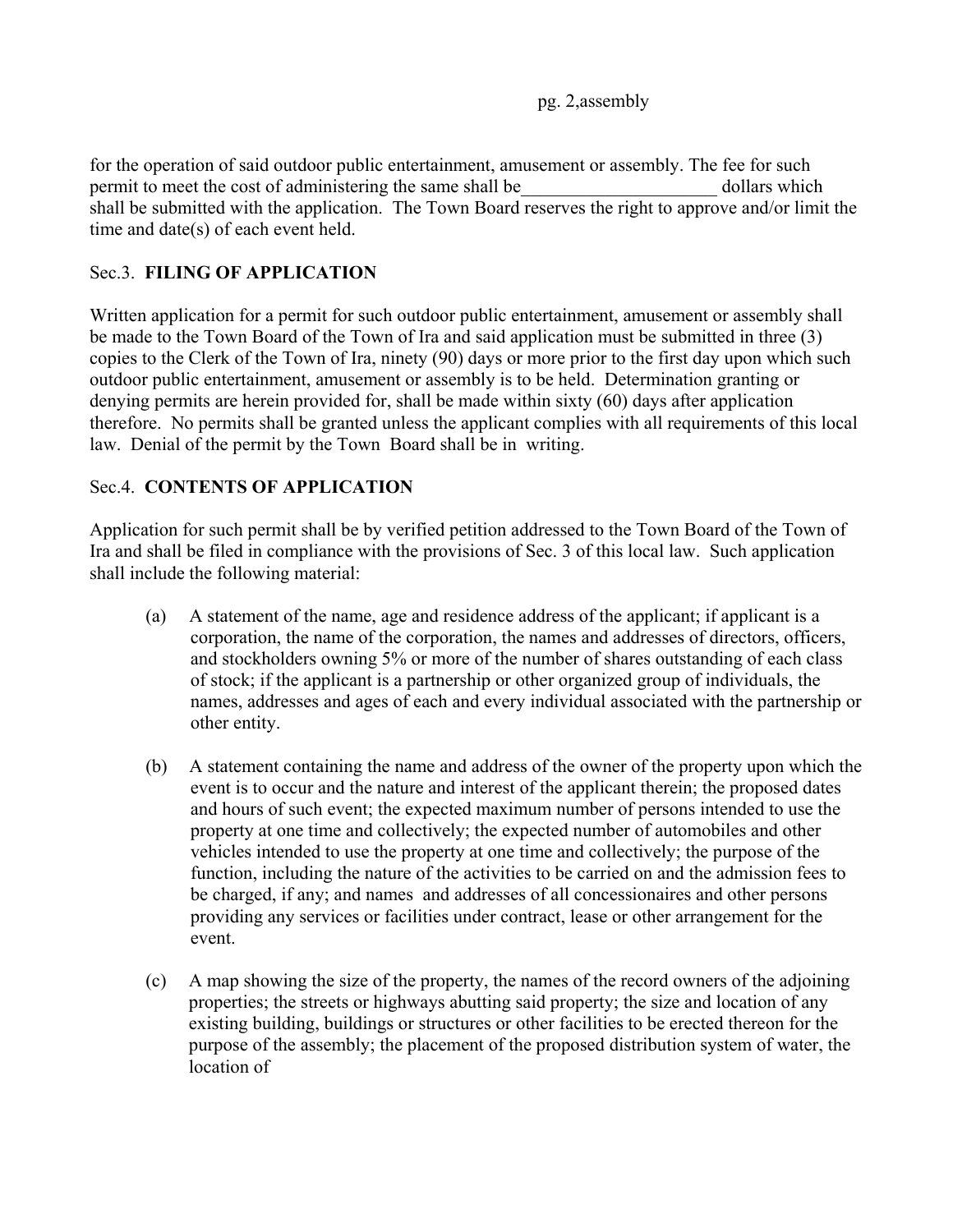#### pg. 3 ,assembly

any parking areas for automobiles and other vehicles and the means of ingress and egress to such parking areas; all service and other roads serving the camping area, food services and other services, toilet facilities<sub>1</sub> garbage collection facilities, and entertainment and performance area.

- (d) A detailed plan and statement with drawing showing the facilities for the preparation, storage, sale and distribution of food and means of servicing such areas. Such plan shall also detail the method and means of disposing of any garbage, trash, rubbish or other refuse.
- (e) A detailed plan and statement fully describing any private security personnel who will be engaged by the applicant to service on or about the site during the event and the qualifications and source of such personnel
- (f) A detailed plan and statement providing for fire protection, specifying the location of fire lanes, water supply and equipment or apparatus to be available for such purposes.
- (g) A statement and detailed plan specifying the facilities to be available for medical surgical, nursing and ambulance service, applicant shall furnish to the Town Board the addresses of all doctors, nurses, pharmacists, and ambulance services applicant will provide for the event prior to issuance of a permit.
- (h) A detailed description of all insurance policies and surety bonds to be provided by the applicant for the protection of the general public and the Town of Ira. Certificates of such insurance and bonds shall be submitted to the Town Board at least fifteen (15) days prior to the commencement date of the event.
- (i) A subscribed authorization from the landowner and the applicant to the Town Board to permit the Town and its lawful agents to go upon the property for the purpose of inspecting the same to determine if there is compliance with the requirements of this local law and the permit, if granted providing adequate police and fire protection; and protecting persons and property from danger.

#### Sec.5. **INSURANCE AND BONDS**

No permit shall be issued unless the applicant shall furnish the Town of Ira with a comprehensive liability insurance policy insuring the Town against liability for damage to persons or property with limits of not less that \$500,000.00 - One Million Dollars for bodily injury or death and limits of not less than \$500,000.00 for property damage, sufficient in form to save the Town harmless from any liability or causes of action which might arise by reason of granting of the permit and non-cancelable without ten(10) days prior written notice to the Town.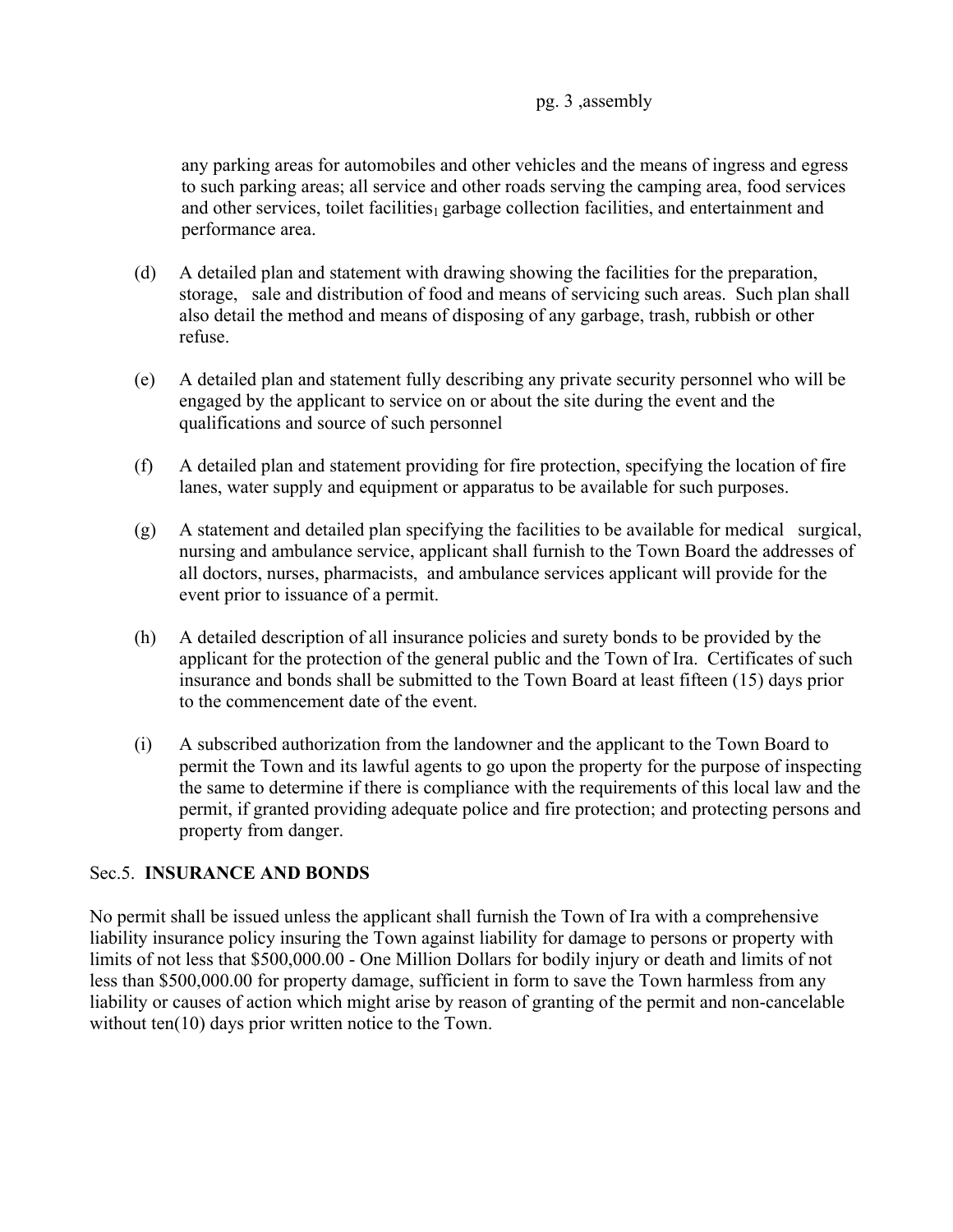pg. 4,assembly

No permit shall be issued unless the applicant shall deposit with the Town Clerk of the Town of Ira cash or good surety company bond approved by the Town of Ira in such sum not less than \$100,000.00 as the Town Board may reasonably require and conditioned that all requirements of the permit will be fully performed by the applicant; that no damage will be done to any public or private property; and that the applicant will not permit any litter, debris, or other refuse to remain upon the public or private property, by reason of the granting of the permit; which cash shall be refunded or surety company bond be cancelled upon certification by the Town Board of the Town of Ira that all conditions of this local law have been complied with. Such surety bond or cash shall serve as indemnity to save and protect the streets, pavements, bridges, road signs and other property of the Town of Ira from any and all damage that may be caused by vehicles, employees, or participants in such event and to be used, if necessary, to restore the ground where such event Is held to a sanitary condition and pay all charges and losses to the Town for damages to streets, pavements, bridges, and other property.

Provided further that should the licensed event necessitate the Employment of additional town personnel and equipment, such added expense shall be recoverable from the principal and/or its surety. The deposit or its balance is to be returned when the Town Board of the Town of Ira has determined that no such damage has been done and that the Town did not incur such additional expense due to said event or that the cost of the above have been paid by the applicant.

If the applicant has provided in his application that any services or facilities are to be supplied by contract, lease or other arrangement with third parties; then no permit shall be issued unless the applicant shall obtain and submit to the Town cash or good surety company bond approved by the Town of Ira at least equal in amount to the consideration to be paid to or by such third parties for services and/or facilities to be furnished and conditioned that each such third party will fully perform its contract, lease or other arrangement with the applicant for the provision of such services and/or facilities as set forth in the application.

# Sec.6. **LIMITATION ON ATTENDANCE**

If a permit is granted by the Town Board of the Town of Ira, such permit shall set forth the maximum number of persons to be permitted to attend the event The Town Board in determining such maximum limit, shall take into consideration the capacity of the site and of available public highways and other means of transportation to and from the site.

# Sec.7. **DENIAL OF PERMIT**

The permit shall not be granted if any of the items set forth in said application are determined by the Town Board to be insufficient to properly safeguard the safety, health, welfare, and well-being of persons or property or do not comply with any of the requirements of this local law.

# Sec.8. **NON-COMPLIANCE WITH PERMIT**

If after a permit is issued, the Town Board through its lawful agents, determines that any of the items required as a condition of the permit is not adhered to and accomplished within the required time limits or if any of the contracts, leases or other arrangements for provision of services and facilities or any Insurance or surety bond shall become terminated prior' to the completion of the event, then this permit